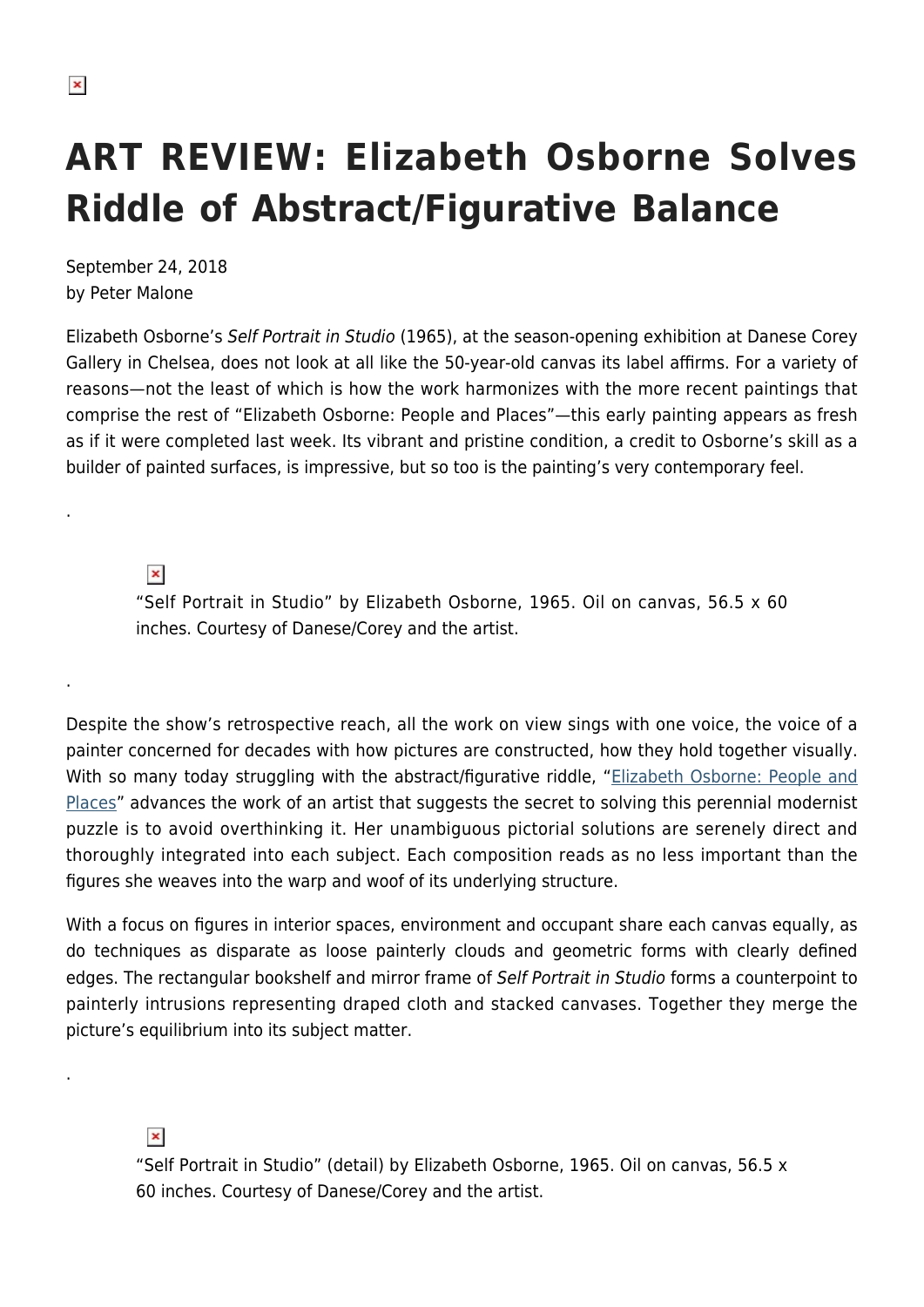Another work, RPW Reading (2015), demonstrates this balance of organization and portrayal by placing the male figure down in the lower right corner of the frame, his diagonally rendered form interrupting the horizontal and vertical elements that dominate the composition. Painted in pale tints that recede behind the more intense color of the symmetrically placed bookshelf, the figure maintains a ghostly presence, lost in thought, sitting in an isolated corner as intense readers are apt to do.

## $\pmb{\times}$

.

.

.

.

.

.

.

"RPW Reading" by Elizabeth Osborne, 2015. Oil on canvas diptych, 48 x 60 inches. Courtesy of Danese/Corey and the artist.

Portrait of Audrey (1994) maintains the same objective distance and formality. The figure of a young woman sitting at the foot of a bed, a book left open momentarily on her lap, bears a facial expression more available to the viewer than that of the reader in RPW Reading, but no less reductive than the schematic outlines of the bed and the darkened niche it occupies. Space is readable but ambiguous.

## $\pmb{\times}$

"Portrait of Audrey" by Elizabeth Osborne, 1994. Oil on canvas, 62 x 72 inches. Courtesy of Danese/Corey and the artist.

Stacked books become assertive strokes of pure color. Typical of Osborne's interiors, the room's light remains diffused. Her color tends to be luminous. Even in Maine Portrait (2016), in which a female figure and a grey cat lie awash in the pale blue tints of a shaded room, vividly painted yellow windows do not disturb the subdued atmosphere.

## $\pmb{\times}$

"Maine Portrait" by Elizabeth Osborne, 2016. Oil on canvas diptych, 54 x 54 inches. Courtesy of Danese/Corey and the artist.